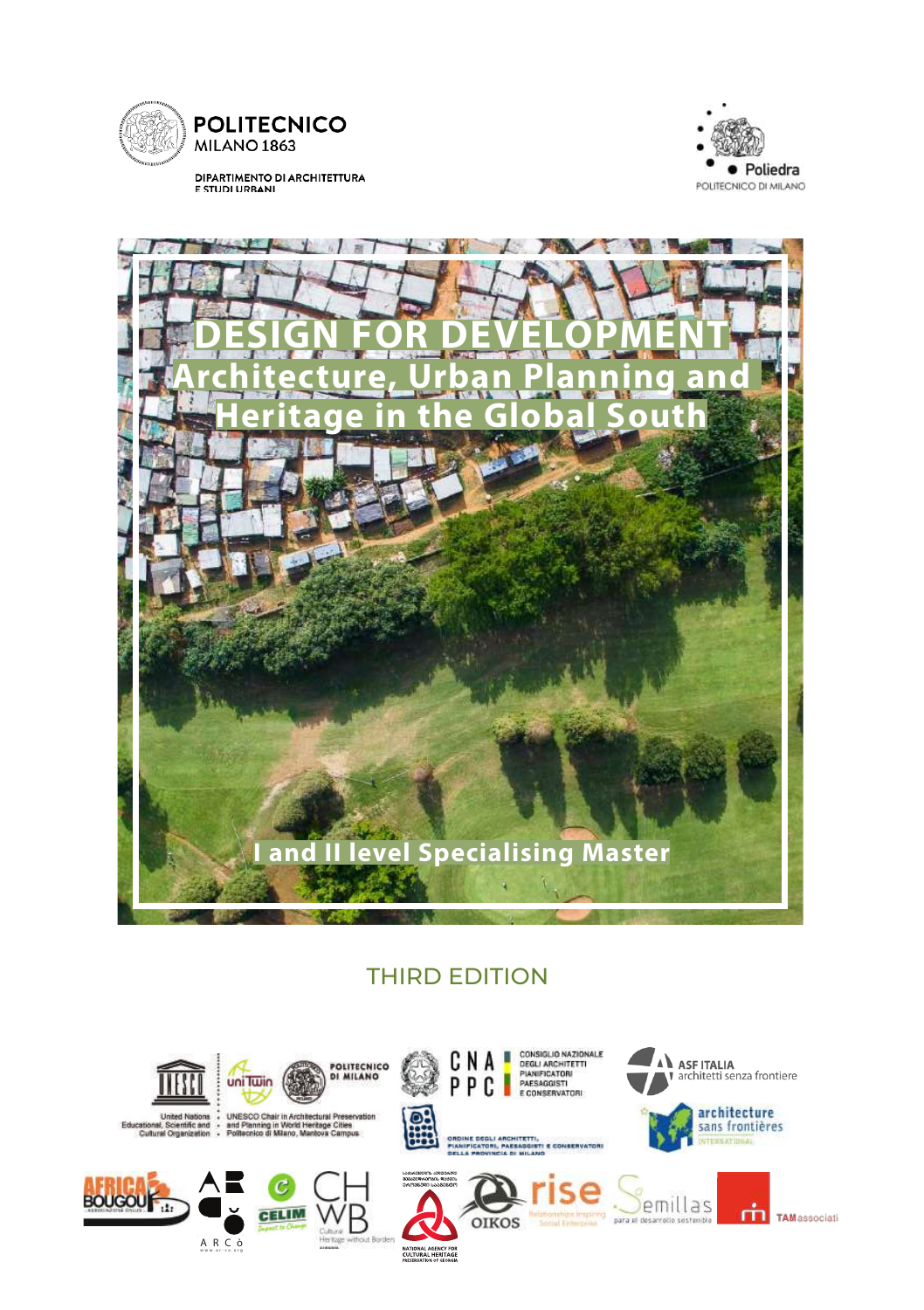# **EDUCATIONAL GOALS**

The impacts of globalisation on cities and regions are creating huge socio-spatial imbalances, environmental emergencies and complex urban problems, particularly in the regions of the Global South and in countries with emerging economies.

Growing social demand for quality and equity stemming from fast growing cities and developing regions gives the fields of **architecture, urban planning and heritage protection** enormous potential as well as great responsibility to develop new forms of cooperation for sharing knowledge and practices to make cities and human settlements inclusive, safe, resilient and sustainable.

Operating in these places requires innovative professional skills to be able to face the challenges of inclusive, sustainable urban development and seize the opportunities offered by transformations to improve physical and social contexts.

The Master has been devised to meet these demands in the firm belief that the design disciplines can play a leading role in these new urbanization processes. The Master sets out to train **professionals with an international outlook** capable of tackling the most difficult challenges posed by contemporary urban development with competence and creativity, based on an approach that blends **research, design and innovation.**

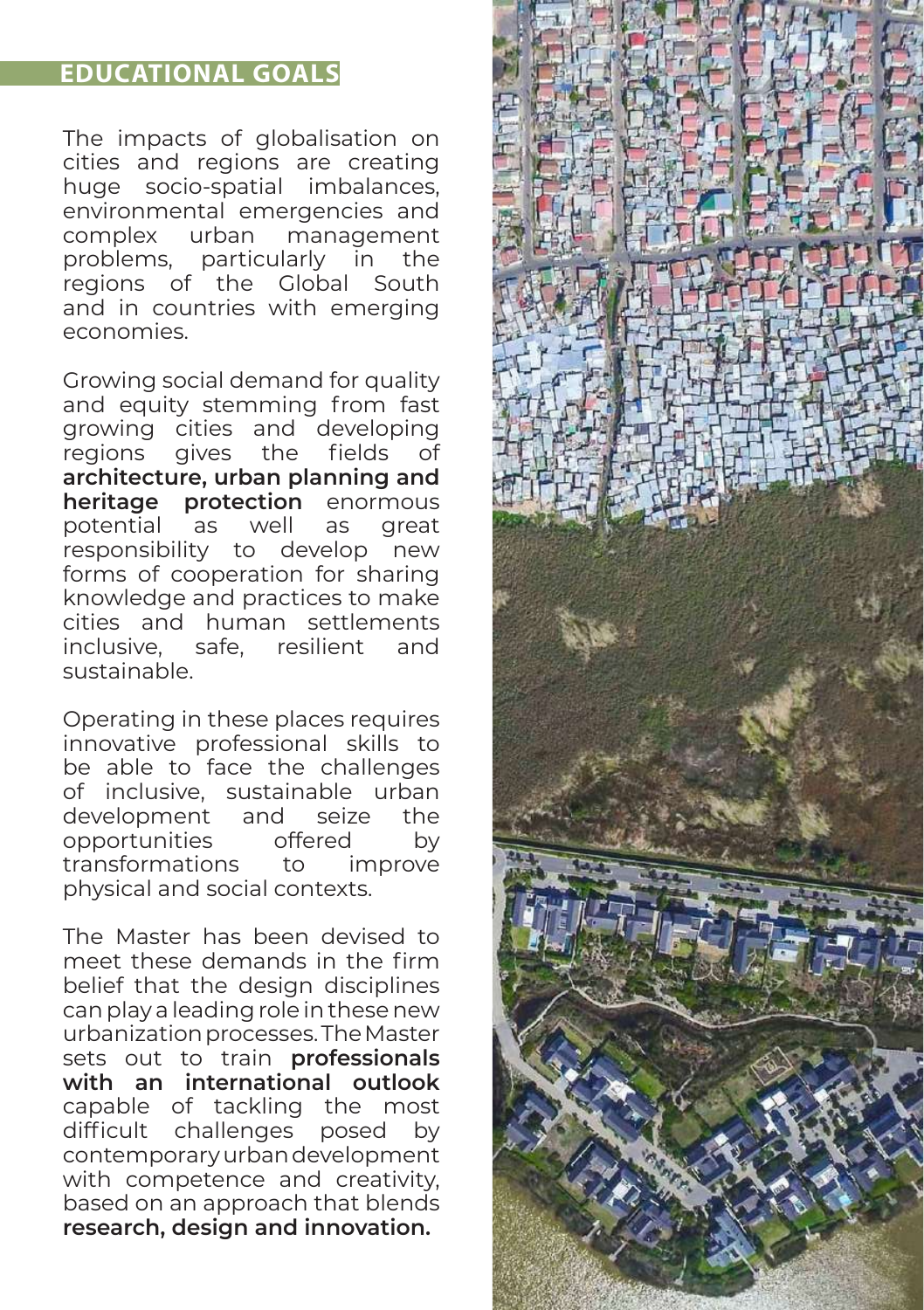# **EMPLOYMENT OPPORTUNITIES**

The Master offers a high level of technical specialisation for professionals in the area of development related spatial issues, wishing to find employment with:

- **Multilateral organisations, and international agencies**  and networks which programmes for sustainable urban development at the global scale;

- **Institutions, research centres, companies, foundations** which promote / fund / develop programmes and partnerships between national governments and local administrative bodies in countries of the Global South;

- **Non-governmental organisations** (NGOs) operating in field of<br>international cooperation. cooperation. involved in projects dedicated to the integrated development of local areas and communities;

- **Non-profit associations, networks and professional studios** dedicated to promoting design for spatial and environmental justice and the right to housing.

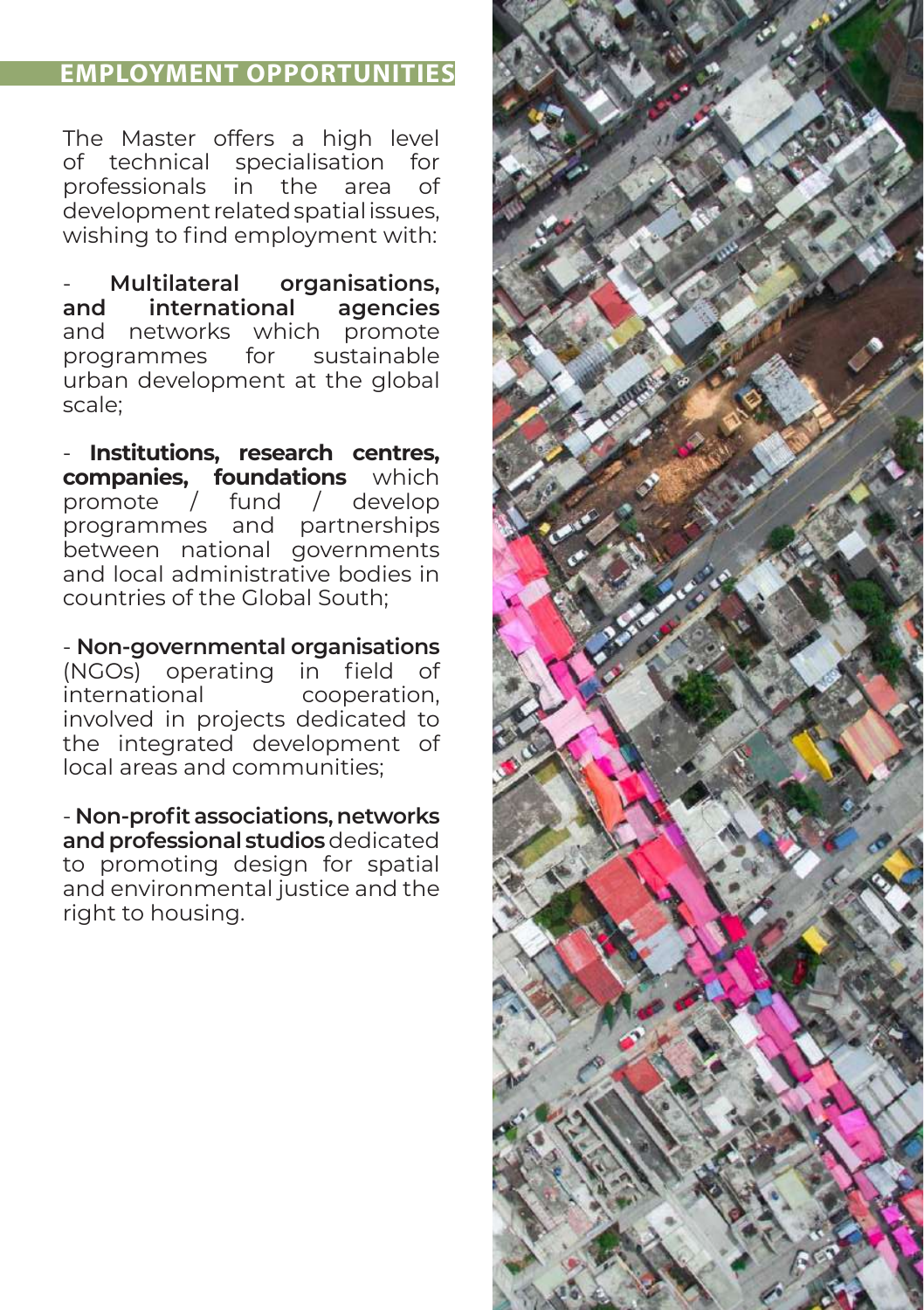# **MASTER'S PROGRAMME**

The Master's programme takes an original approach to teaching and learning, using a methodology closely connected to the world of work and based on a "learning-by-doing" approach. It is planned in 5 diffent modules:

# **A – THEORY AND TOOLS**

Descriptions and interpretations of the new global urbanism and main challenges that it poses for the design disciplines to foster strategies of inclusive, sustainable development in the contexts of the Global South.

# **B – DESIGN STUDIO**

A detailed examination of design strategies at the various scales and the different spheres of action on which the Master's programme focuses: urban growth and local resource management, housing and community services, and protection existing heritage.

# **C – ON THE GROUND DESIGN WORKSHOP**

Students will attend an on the ground design workshop, in order to test out the methodologies and tools acquired during the course. The case study is chosen to connect the workshop learning experience with a real project run by international organisations operating in the field in partnership with local institutions and the local community.

## **D – INTERNSHIP**

International internship of at least 300 hours at an organisation or in a professional context related to the themes dealt with during the Master. This internship will thus act as a gateway to employment opportunities.

## **E – FINAL THESIS**

The thesis will focus, for the 1st level Master, on deepening a thematic study of one of the topics covered during the Master; for the 2nd level Master, it will concern a case study and a project proposal.

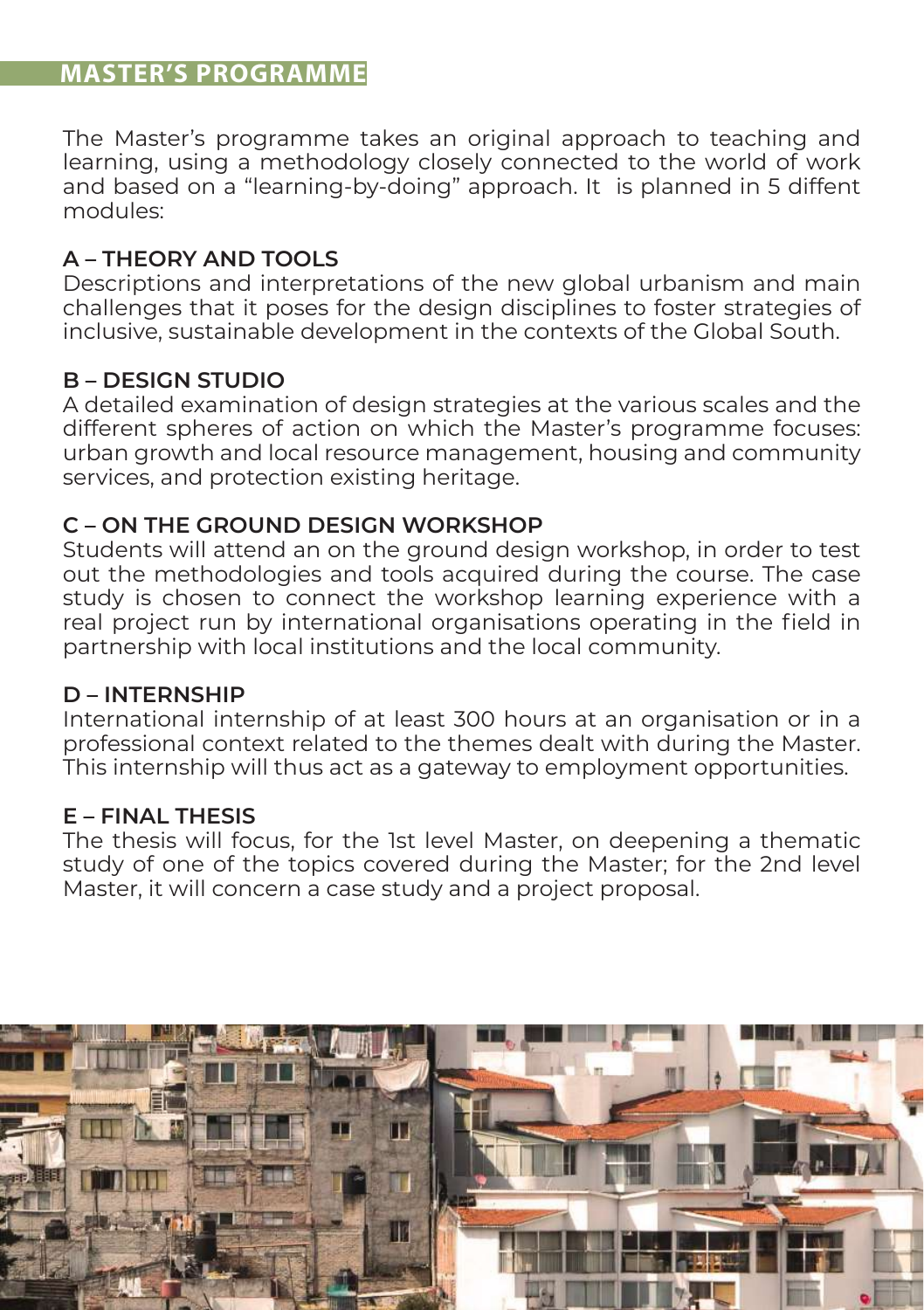# **FACULTY**

The Master's programme is promoted by DAStU (the Politecnico's Department of Architecture and Urban Studies), which is acknowledged as one of the most prestigious research centres in the field of architecture and urban planning in Italy and abroad. The programme constitutes one of the Department's actions in the field of international research and higher education dedicated to inclusive, sustainable urban development in the cities and regions of the Global South.

#### **Director**

Prof. Camillo MAGNI

#### **Co-Directors**

Prof. Laura MONTEDORO Prof. Sonia PISTIDDA

#### **Technical Director**

Dr. Paola BELLAVITI Ph.D

## **Master's Committee**

- Prof. Camillo MAGNI, Politecnico di Milano
- Prof. Laura MONTEDORO, Politecnico di Milano
- Prof. Sonia PISTIDDA\_Politecnico di Milano
- Dr. Paola BELLAVITI Ph.D, Politecnico di Milano
- Prof. Maria C. GIAMBRUNO, Politecnico di Milano
- Prof. Agostino PETRILLO, Politecnico di Milano
- Arch. Alessio BATTISTELLA, Politecnico di Milano
- Prof. Francesco CHIODELLI, Università degli Studi di Torino

## **Teaching staff**

The syllabus will be taught by a team of DAStU professors and researchers specialising in the themes and fields of application of the course, with the participation of prestigious professors from other universities and world renowned experts from research centres, multilateral organisations, and national and international NGOs operating in the contexts of the Global South.

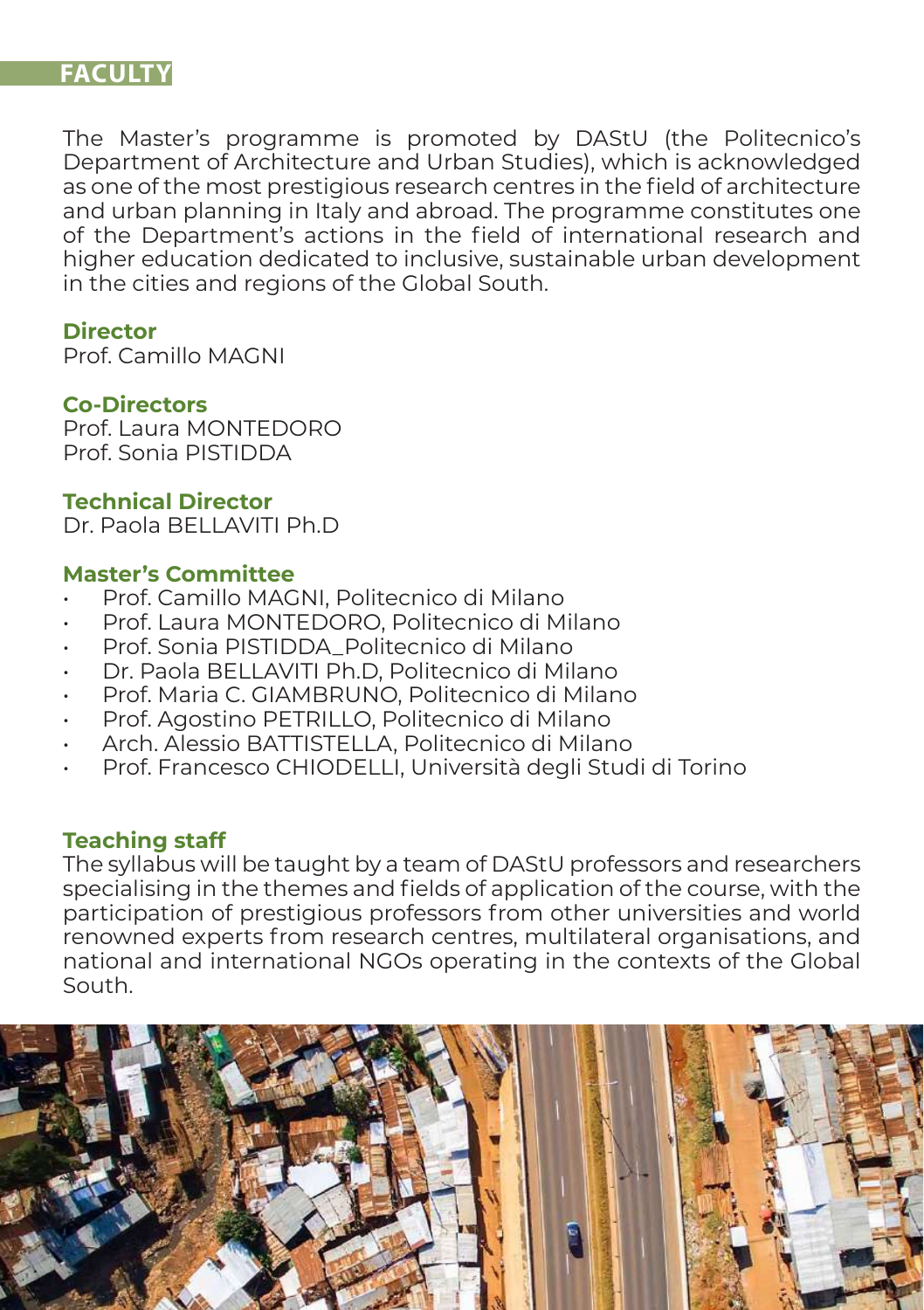# **MASTER'S PROGRAMME**

# **ADMISSION REQUIREMENTS**

The **First Level Specialising Master's** course for candidates with a Laurea (equivalent to Bachelor of Science) in Architecture, Engineering, Urban Planning, Design or other related scientific disciplines.

The **Second Level Specialising Master's course** is for candidates with a Laurea V.O. or Laurea Specialistica/ Magistrale N.O. (equivalent to Master of Science) in Architecture, Engineering, Urban Planning, Design or other related scientific disciplines.

Both levels are also open to foreign students in possession of equivalent qualifications.

# **HOW TO APPLY**

The application form is available here:

[http://www.poliedra.polimi.it/en/](http://www.poliedra.polimi.it/en/master-design_for_development/) [master-design\\_for\\_development/.](http://www.poliedra.polimi.it/en/master-design_for_development/) The application has to be sent to: formazione-poliedra@polimi.it until **September 30th, 2022**

Candidates will be selected by the Master's Committee based on the analysis of the curriculum vitae and on motivations expressed during an admissions interview. Candidates will have also to demonstrate their command of English.

# **LANGUAGE**

English

**DURATION**

18 months

Course start: November 2022

#### **CERTIFICATION ISSUED**

First / Second Level Specialising Master diploma of University Master's programme "DESIGN FOR DEVELOPMENT. Architecture, Planning and Heritage in the Global South".

#### **FEE**

The cost is € 10.500

For update about the third edition scholarships, please visit: [www.](http://www.designfordevelopment.polimi.it/info/) [designfordevelopment.polimi.it/](http://www.designfordevelopment.polimi.it/info/)